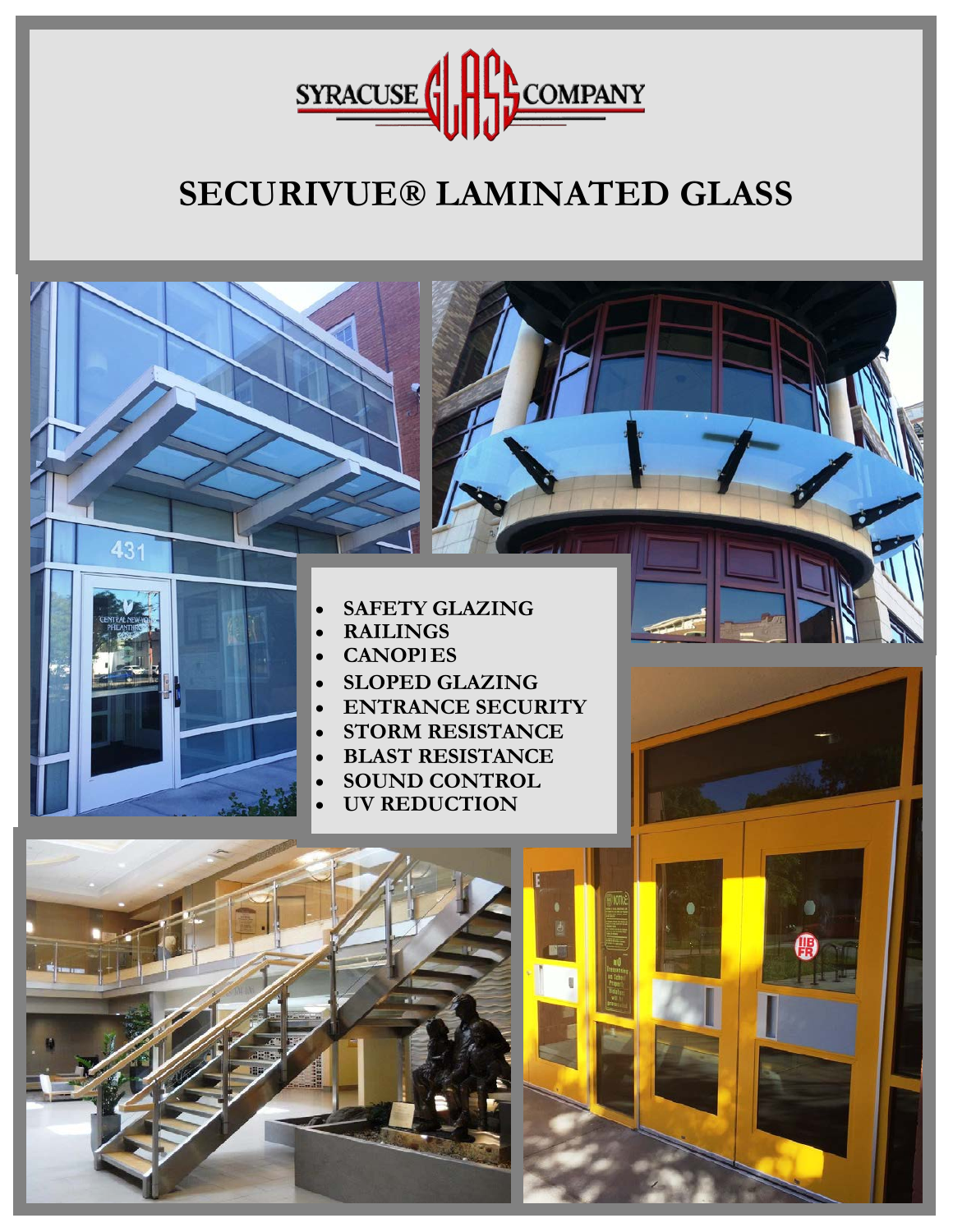

### **SECURIVUE® LAMINATED GLASS**

Laminated glass contains two or more plies of glass fused together with interlayers by the application of heat and pressure.

## **INTERLAYERS**

POLYVINYL BUTERAL (PVB) is the standard architectural interlayer, available in three (3) thicknesses .030", .060", .090" in clear and Kuraray Transparent White colors.

- Laminated glass with .030" or greater PVB thickness will meet safety glazing regulations.
- Laminated glass with Heat Strengthened or tempered glass plies requires .060" or greater PVB to accommodate the uneven surfaces of HS or tempered glass.

SENTRYGLAS in an Ionoplast interlayer available in .060" and .090" thicknesses in clear color.

- SentryGlas is recommended for exterior, exposed edge applications, like railings and canopies, because it will not absorb water and discolor along the edge.
- SentryGlas is also five (5) times stronger than PVB, which can allow for larger sizes or thinner make-ups.

#### **GLASS**

Syracuse Glass inventories a wide variety of annealed laminated glass products with .030" PVB interlayers:

- $1/4$ ",  $3/8$ ",  $1/2$ " Clear
- 1/4" Bronze, Gray, Green, Arctic Snow White
- 1/4" Pyrolytic Low E

This stock material or custom annealed laminated glass (even with MSVD costings) can be cut to size on a LISEC laminated glass cutting line.

Laminated Glass containing Heat Strengthened or fully tempered glass plies is increasing in use due to code requirements for glass guards and railings with walking surfaces below, and to add the impact resistance of tempered glass to the security features of the interlayers.

Syracuse Glass is uniquely suited to produce high quality HS and tempered laminated glass products:

- **-** two (2) full convection tempering furnaces, both with Osprey by LiteSentry devicesthat Measure and document glass surface flatness,
- **-** a LISEC laminating line designed especially for the production of HS and tempered laminated glass (even with MSVD Low-E coated glass) featuring a special glass washer, a "spider crane" that allows for precise glass positioning and small edge "offsets", a climate controlled clean room, a heating and nip roller section that can be very precisely controlled using both infrared and convection heat, and an autoclave in which the heat and pressure can be supplemented by silicone blankets and vacuum to reduce defects, particularly useful for thick laminates with holes and notches.
- **-** two (2) precision CNC milling machines integrated with order entry and glasslabeling software
- **-** two (2) LISEC vertical insulating glass lines with polysulfide or silicone seal options.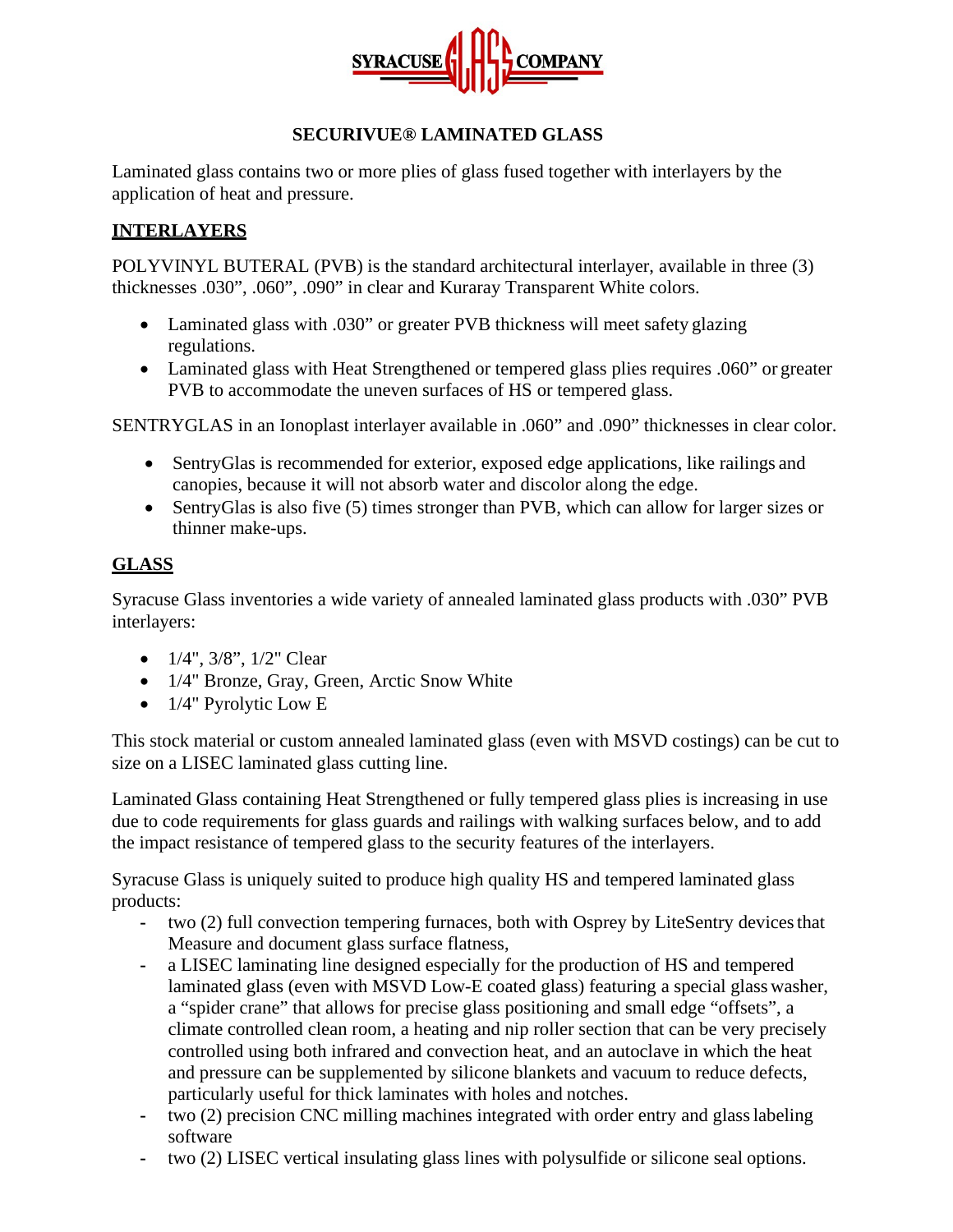## **CERTIFICATIONS**

ASTM C1172 Standard Specification for Laminated Architectural Flat Glass CPSC 16 CFR 1201 Cat II ANSI 297.1 Class A CAN/CGBS 12.1 Cat I and II SGC is a licensee in the Safety Glazing Certification Council (SGCC)

## **TECHNICAL NOTES**

- **-** HS or Tempered Glass requires 060 PVB or Ionoplast at minimum. 030 PVB suitable for annealed glass only.
- **-** Equipment Capability: 8" X 12" MINIMUM 96" X 140" MAXIMUM
- **-** Full Sized Mock up Recommended for evaluation of distortion of reflected images in HS or tempered laminated monolithic or insulating glass, particularly important for tinted glass and Low-E coatings.
- **-** Select Ionoplast interlayer for exterior canopies and railings with exposed edges.
- **-** SGC can provide glass strength and center of glass deflection using ASTM E 1300 software based on design load supplied by customer or design professional provided the glass is 1, 2, 3 or 4 side supported. Point supported glass cannot be evaluated with this software. Point supported applications must be custom engineered.

## **APPLICATION NOTES:**

- Building Code Safety Glazing Material Compliance – Vertical Glazing

| <b>PRODUCT</b>          | <b>MAX. SIZE</b> | <b>MAKE-UP</b>              |
|-------------------------|------------------|-----------------------------|
| $1/4$ " Annld 030       | 25 Sf            | 2.7 mm - 030 PVB 2.7 mm     |
| $3/8$ " Annld 030       | 35 Sf            | $3/16$ " - 030 PVB $3/16$ " |
| $1/2$ " Annld 030       | 50 Sf            | $1/4$ " - 030 PVB $1/4$ "   |
| $5/16$ " HS or Temp 060 | 18 Sf            | 3.2 mm - 060 PVB 3.2 mm     |
| $7/16$ " HS or Temp 060 | 40 Sf            | $3/16$ " - 060 PVB $3/16$ " |
| $9/16$ " HS or Temp 060 | 50 Sf            | $1/4$ " - 060 PVB $1/4$ "   |

# **FOUR SIDED SUPPORT MAX SIZES**

**-** Building Code Sloped Glazing and Skylights

(installed at a slope of  $15^{\circ}$  or more from the vertical plans)

## **FOUR SIDED SUPPORT MAX. SIZES**

| <b>PRODUCT</b>          | <b>MAX. SIZE</b> | <b>MAKE-UP</b>              |  |  |  |  |
|-------------------------|------------------|-----------------------------|--|--|--|--|
| $1/4$ " Annld 030       | 12Sf             | 2.7 mm - 060 PVB 2.7 mm     |  |  |  |  |
| $3/8$ " Annld 030       | 18 Sf            | $3/16$ " - 060 PVB $3/16$ " |  |  |  |  |
| $1/2$ " Annld 030       | 25 Sf            | $1/4$ " - 060 PVB $1/4$ "   |  |  |  |  |
| $5/16$ " HS or Temp 060 | 18 Sf            | 3.2 mm - 060 PVB 3.2 mm     |  |  |  |  |
| $7/16$ " HS or Temp 060 | 40 Sf            | $3/16$ " - 060 PVB $3/16$ " |  |  |  |  |
| $9/16$ " HS or Temp 060 | 40 Sf            | $1/4$ " - 060 PVB $1/4$ "   |  |  |  |  |

These are conservative size maximums recommended by AAMA. Project specific analysis by a design professional may determine larger sizes.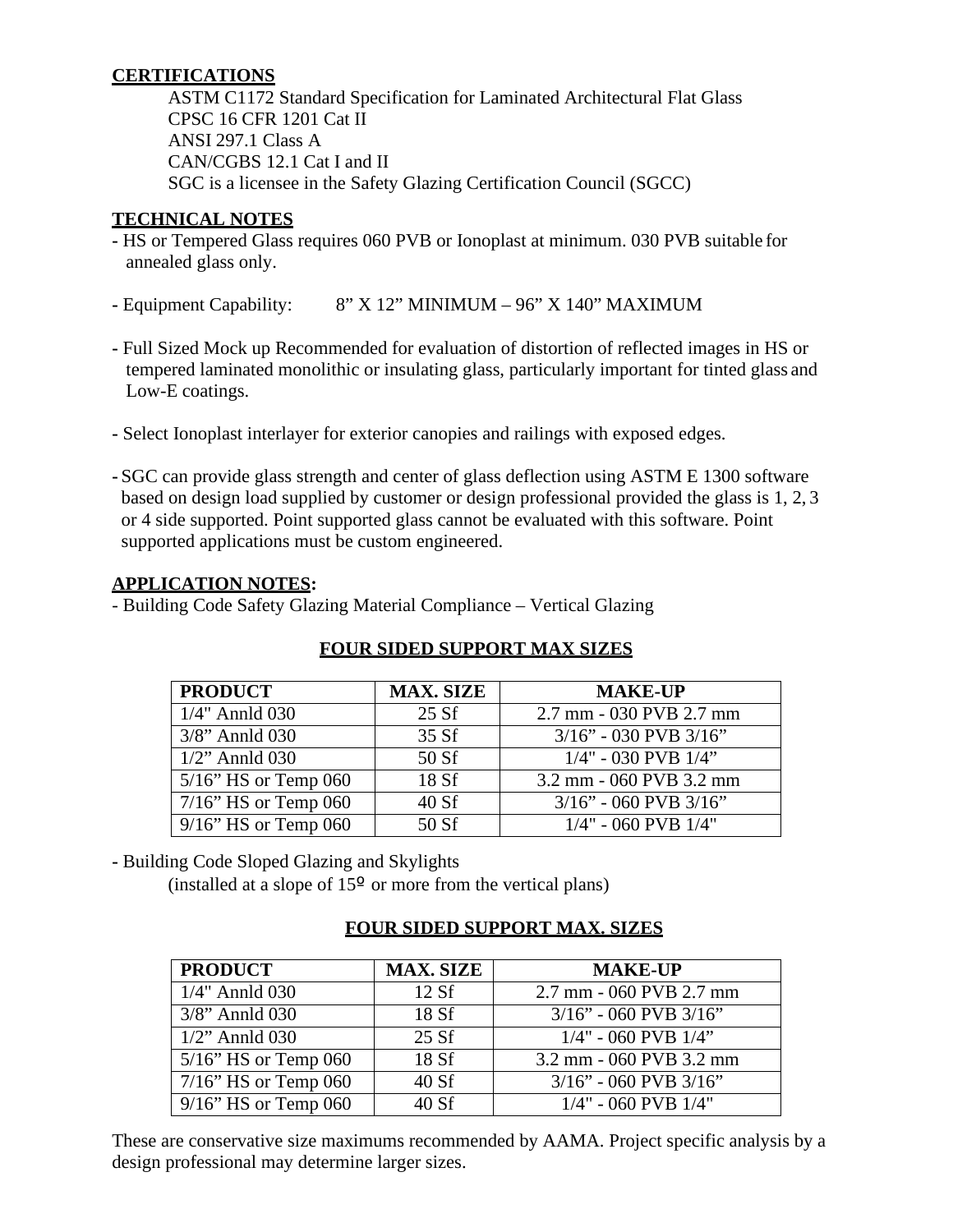#### **ENTRANCE SECURITY**

An intruder with a gun or bat can quickly break tempered glass and gain access. Annealed 030 laminated glass allows the passage of bullets, but remains intact, preventing easy access. HS or tempered 060 laminated glass adds more resistance to impact in doors subject to heavy use typical of schools.

### **RAILINGS AND GUARDS**

Glass railings are typically 9/16" tempered laminated glass or, if installed where there are no walking surfaces below,  $1/2$ " tempered. Due to the potential for offset of the tempered plies in tempered laminated glass of up to 1/8", it is recommended to design gaps between lites of at least 3/8".

SentryGlas is the recommended interlayer in exterior ratings if edges are exposed. PVB, 060 thickness, is recommended for interior railings or exterior railings with covered edges.

#### **CANOPIES**

Typical glass is at least 9/16" fully tempered 060 Ionomer laminated glass if the edges are exposed, 060 PVB if not. Fully tempered glass required to resist severe stresses of glass in canopies, particularly if point supported.

#### **UV SCREENING**

PVB of 030 or thicker will block 99% of UV radiation with a wavelength of less than 380 nm. This will significantly slow the damage to interior artwork, fabrics and finishes, but not eliminate damage entirely, since light in the visible range and other factors contribute.

#### **SOUND CONTROL**

Laminated glass and laminated insulating glass can reduce the transmission of sound compared to non-laminated glass.

#### **HURRICANE/WINDBORNE DEBRIS**

Laminated glass can be used for hurricane/windborne debris applications. Small missile specifications typically include 060 PVB, large missile 090 PVB. SGC does not test, label, or certify to ASTM E1996 Standard.

#### **BLAST RESISTANCE**

SGC can use ASTM F2248 and E1300 to determine suitability of laminated glass make ups for blast resistance applications, when supplied with blast force and standoff distance. Blast resistance is also dependent on the glass being installed properly into a blast resistant framing system.

#### **SECURITY**

Typical make ups include annealed, HS or tempered glass with a 060 PVB interlayer. SGC does not test, label or certify to UL 752.

#### **BULLET RESISTANCE, DETENTION**

SGC does not test, label or certify to UL 752, ASTM F1915, ASTM F1233.